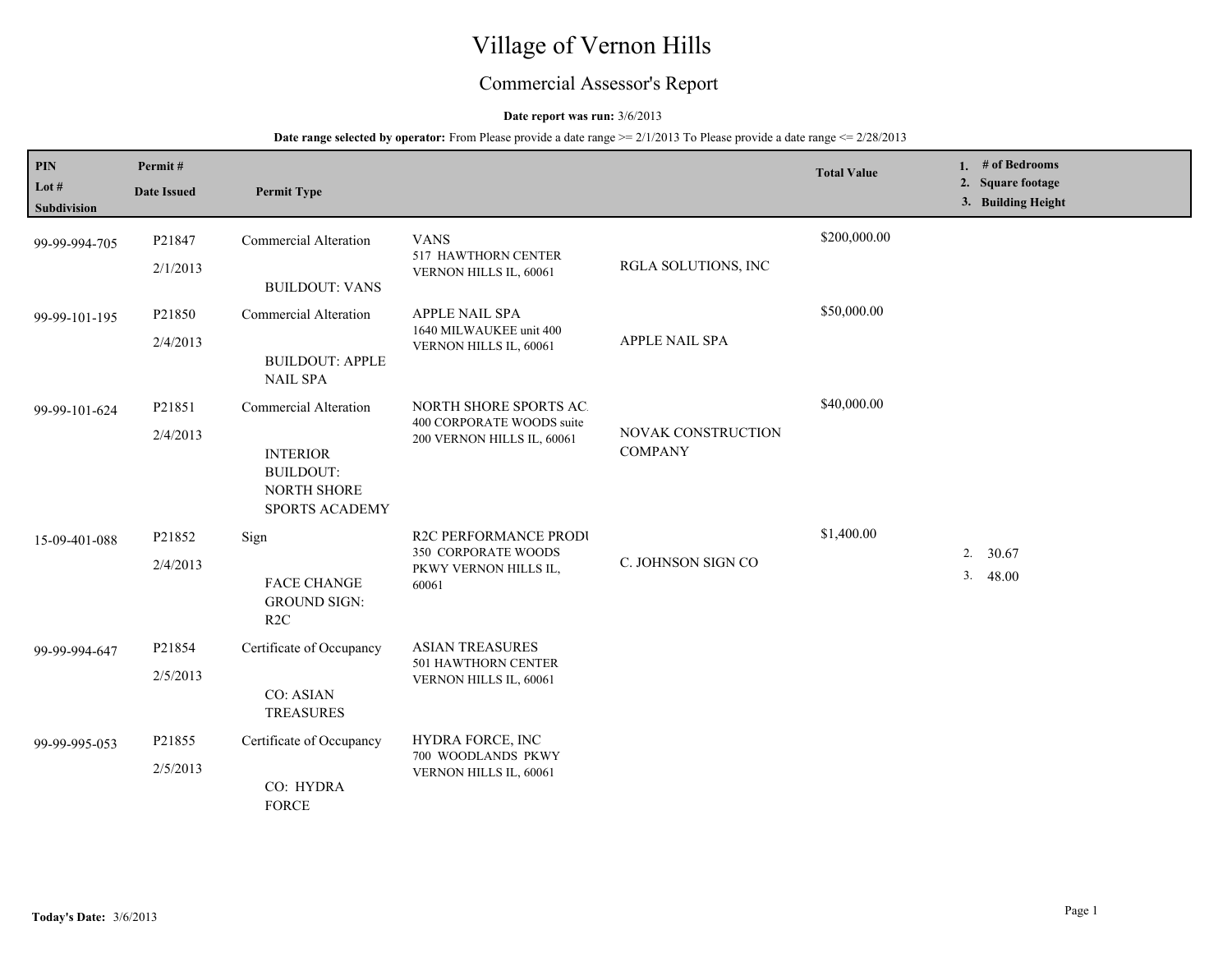| <b>PIN</b><br>Lot $#$<br><b>Subdivision</b> | Permit#<br><b>Date Issued</b> | <b>Permit Type</b>                                                                                                                                            |                                                                             |                                       | <b>Total Value</b> | 1. # of Bedrooms<br>2. Square footage<br>3. Building Height |
|---------------------------------------------|-------------------------------|---------------------------------------------------------------------------------------------------------------------------------------------------------------|-----------------------------------------------------------------------------|---------------------------------------|--------------------|-------------------------------------------------------------|
| 99-00-000-241                               | P21856<br>2/6/2013            | Voice/Data<br><b>VOICE &amp; DATA &amp;</b><br><b>PHONE</b>                                                                                                   | DESTINATION XL<br>701 N MILWAUKEE AVE<br>362 VERNON HILLS IL, 60061         | FOX VALLEY PHONE LLC                  | \$1,400.00         |                                                             |
| 99-00-000-267                               | P21857<br>2/6/2013            | Fire Alarm<br><b>EMERGENCY FIRE</b><br><b>ALARM PANEL</b><br><b>REPLACEMENT</b><br>OTC PER MIKE<br>MCNALLY WITH<br><b>HIS FEES AND</b><br><b>STIPULATIONS</b> | TERRACO REAL ESTATE DI<br>445 E TOWNLINE RD<br>VERNON HILLS IL, 60061       | THOMAS ALARM SYSTEMS                  | \$5,000.00         |                                                             |
| 99-99-994-675                               | P21859<br>2/6/2013            | Fire Alarm<br>FIRE ALARM                                                                                                                                      | ALL STARS ON BOARD<br>506 HAWTHORN CENTER<br>VERNON HILLS IL, 60061         | ESSCOE, LLC                           | \$3,500.00         |                                                             |
| 99-00-000-813                               | P21860<br>2/7/2013            | Certificate of Occupancy<br>CERT OF OCC -<br>REDLINE CELLARS                                                                                                  | REDLINE CELLARS LLC<br>200 N FAIRWAY DR 212<br>VERNON HILLS IL, 60061       | ARTHUR ROGERS CO.                     |                    |                                                             |
| 99-99-101-622                               | P21861<br>2/8/2013            | Certificate of Occupancy<br>CO: CUSTOM<br>KIOSK- CELLAIRIS                                                                                                    | <b>CELLAIRIS</b><br>9004 HAWTHORN CENTER<br>VERNON HILLS IL, 60061          | NEPTUNE DESIGN GROUP                  |                    |                                                             |
| 99-99-100-264                               | P21862<br>2/8/2013            | Fire Sprinklers<br>FIRE SPRINKLER                                                                                                                             | <b>DAVITA</b><br>3 HAWTHORN PKY suite 400<br>VERNON HILLS IL, 60061         | NORTH SHORE FIRE<br><b>PROTECTION</b> | \$1,700.00         |                                                             |
| 99-00-000-693                               | P21863<br>2/8/2013            | Fire Sprinklers<br>FIRE SPRINKLER                                                                                                                             | DAVITA VILLAGE HEALTH<br>3 HAWTHORN PKY suite 290<br>VERNON HILLS IL, 60061 | NORTH SHORE FIRE<br><b>PROTECTION</b> | \$1,810.00         |                                                             |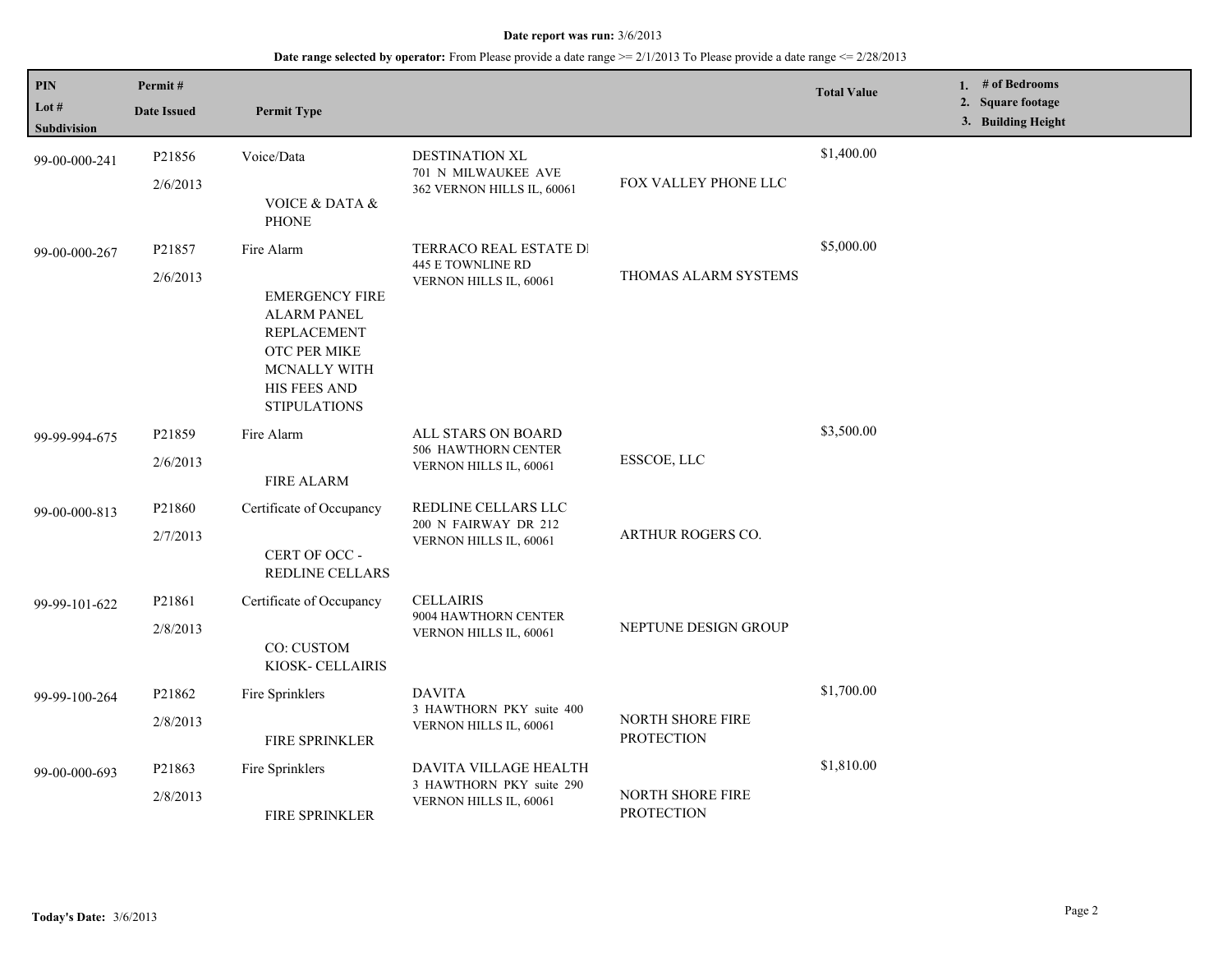| <b>PIN</b><br>Lot $#$<br><b>Subdivision</b> | Permit#<br><b>Date Issued</b> | <b>Permit Type</b>                                                 |                                                                                                      |                                  | <b>Total Value</b> |    | 1. # of Bedrooms<br>2. Square footage<br>3. Building Height |
|---------------------------------------------|-------------------------------|--------------------------------------------------------------------|------------------------------------------------------------------------------------------------------|----------------------------------|--------------------|----|-------------------------------------------------------------|
| 99-99-100-264                               | P21864<br>2/8/2013            | Fire Alarm<br><b>FIRE ALARM</b>                                    | <b>DAVITA</b><br>3 HAWTHORN PKY suite 400<br>VERNON HILLS IL, 60061                                  | <b>CONNOR ELECTRIC</b>           | \$500.00           |    |                                                             |
| 99-00-000-693                               | P21865<br>2/8/2013            | Fire Alarm<br><b>FIRE ALARM</b>                                    | DAVITA VILLAGE HEALTH<br>3 HAWTHORN PKY suite 290<br>VERNON HILLS IL, 60061                          | <b>CONNOR ELECTRIC</b>           | \$500.00           |    |                                                             |
| 99-99-101-623                               | P21866<br>2/8/2013            | Voice/Data<br><b>VOICE/DATA/TELE</b><br><b>PHONE</b>               | <b>FOUNDATION FIGHTING BI</b><br>977 LAKEVIEW suite 140<br>VERNON HILLS IL, 60061                    | <b>CONNOR ELECTRIC</b>           | \$4,000.00         |    |                                                             |
| 99-99-995-053                               | P21870<br>2/12/2013           | Misc. Electrical<br><b>NEW 4000 AMP</b><br><b>SERVICE, 277/480</b> | <b>HYDRA FORCE, INC</b><br>700 WOODLANDS PKWY<br>VERNON HILLS IL, 60061                              | KORDICK ELECTRIC CO.             | \$110,000.00       |    |                                                             |
| 99-99-992-791                               | P21872<br>2/12/2013           | Sign<br>SIGN: CALZONE &<br>MACARONI CO.                            | <b>CALZONE &amp; MACARONI CO</b><br>260 HAWTHORN VILLAGE<br><b>COMMONS VERNON HILLS</b><br>IL, 60061 | <b>CALZONE &amp; MACARONI CC</b> | \$3,200.00         | 2. | 30.00<br>3. 33.70                                           |
| 99-99-101-623                               | P21873<br>2/12/2013           | Fire Alarm<br><b>FIRE ALARM</b>                                    | <b>FOUNDATION FIGHTING BI</b><br>977 LAKEVIEW suite 140<br>VERNON HILLS IL, 60061                    | <b>CONNOR ELECTRIC</b>           | \$500.00           |    |                                                             |
| 99-00-000-172                               | P21874<br>2/12/2013           | Sign<br><b>CHANGE NAME -</b><br><b>SIGN</b>                        | <b>SAMBA FIRE</b><br>700 N MILWAUKEE AVE<br>128 VERNON HILLS IL, 60061                               | WELLCOM SIGN CORP                | \$1,000.00         |    |                                                             |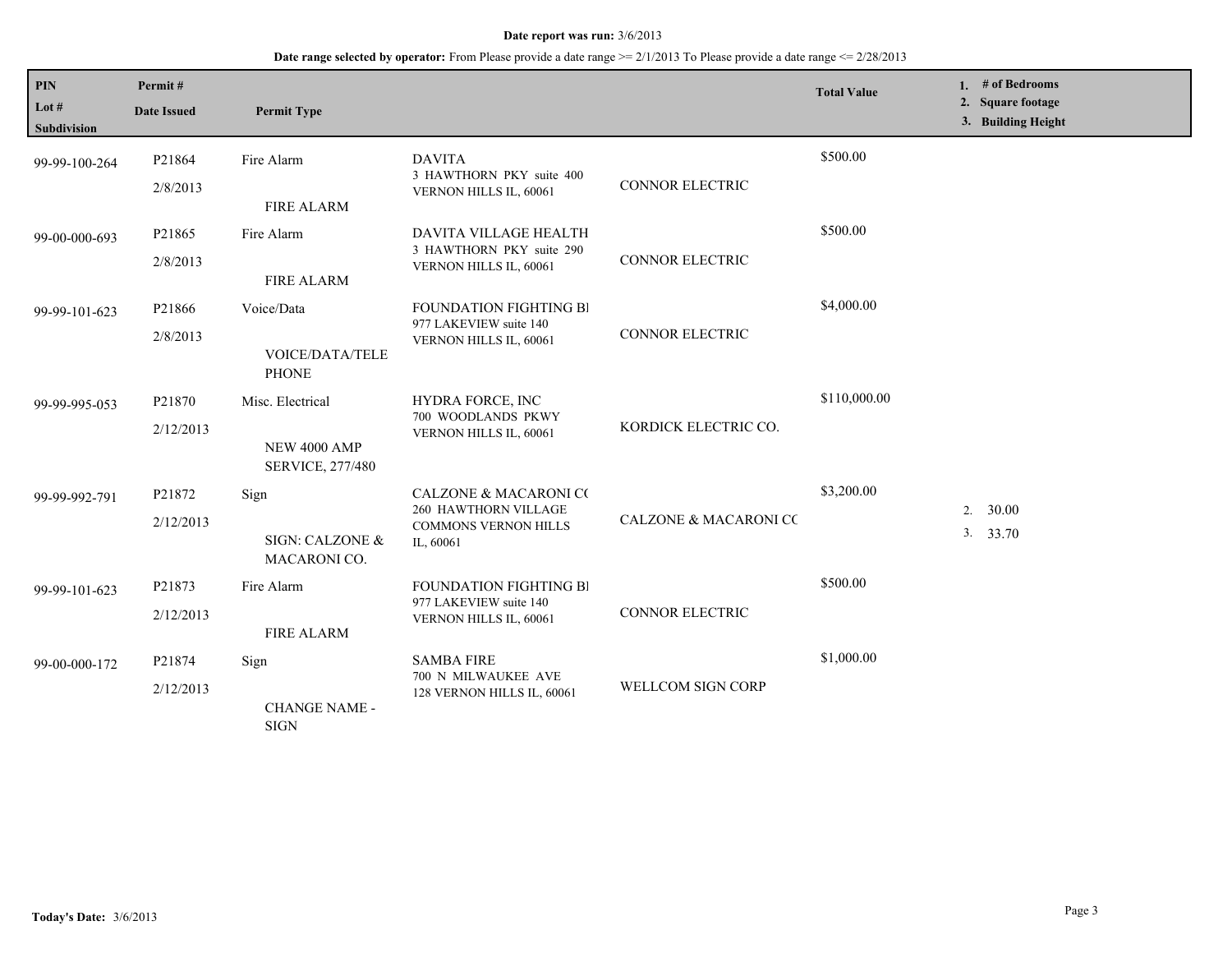| PIN<br>Lot #<br><b>Subdivision</b> | Permit#<br><b>Date Issued</b> | <b>Permit Type</b>                                                                                                              |                                                                                       |                          | <b>Total Value</b> | 1. # of Bedrooms<br>2. Square footage<br>3. Building Height |
|------------------------------------|-------------------------------|---------------------------------------------------------------------------------------------------------------------------------|---------------------------------------------------------------------------------------|--------------------------|--------------------|-------------------------------------------------------------|
| 11-33-401-018                      | P21877<br>2/13/2013           | Commercial Alteration<br><b>INTERIOR</b><br>REMODEL OF 1484<br>SQ FT ON 1ST FL<br>AND 10,768 SQ FT<br>ON SECOND<br><b>FLOOR</b> | <b>J C PENNEY</b><br><b>4 HAWTHORN CENTER</b><br>VERNON HILLS IL, 60061               | NUDELL ARCHITECTS        | \$194,168.00       |                                                             |
| 15-09-401-088                      | P21878<br>2/14/2013           | Misc. Electrical<br><b>POWER FEEDS FOR</b><br><b>MACHINERY</b>                                                                  | <b>R2C PERFORMANCE PRODI</b><br>350 CORPORATE WOODS<br>PKWY VERNON HILLS IL,<br>60061 | POWERLINK ELECTRIC       | \$82,000.00        |                                                             |
| 99-99-101-195                      | P21879<br>2/15/2013           | Sign<br>2 SIGNS - APPLE<br>NAIL SPA FRONT<br>& BACK OF<br><b>BUILDING</b>                                                       | APPLE NAIL SPA<br>1640 MILWAUKEE unit 400<br>VERNON HILLS IL, 60061                   | SIGN-A-RAMA              | \$5,015.00         |                                                             |
| 99-99-101-564                      | P21880<br>2/15/2013           | Fire Alarm<br>FIRE ALARM, work<br>done prior to<br>application and<br>warning given by FD<br>to submit plans.                   | AMERICAN FAMILY INSUR<br>400 LAKEVIEW PKY 180<br>VERNON HILLS IL, 60061               | <b>CROSS POINT SALES</b> | \$3,000.00         |                                                             |
| 11-33-301-009                      | P21881<br>2/15/2013           | Misc. Commercial<br><b>REMODEL</b><br><b>EXISTING (STAFF)</b><br><b>ROOM</b>                                                    | <b>HAWTHORN LAKES</b><br><b>10 E HAWTHORN PKWY</b><br>VERNON HILLS IL, 60061          | THE KB PROJECT           | \$10,000.00        |                                                             |
| 99-99-994-705                      | P21882<br>2/18/2013           | Security System<br>security system                                                                                              | <b>VANS</b><br><b>517 HAWTHORN CENTER</b><br>VERNON HILLS IL, 60061                   | SMG SECURITY SYSTEMS, I  | \$2,700.00         |                                                             |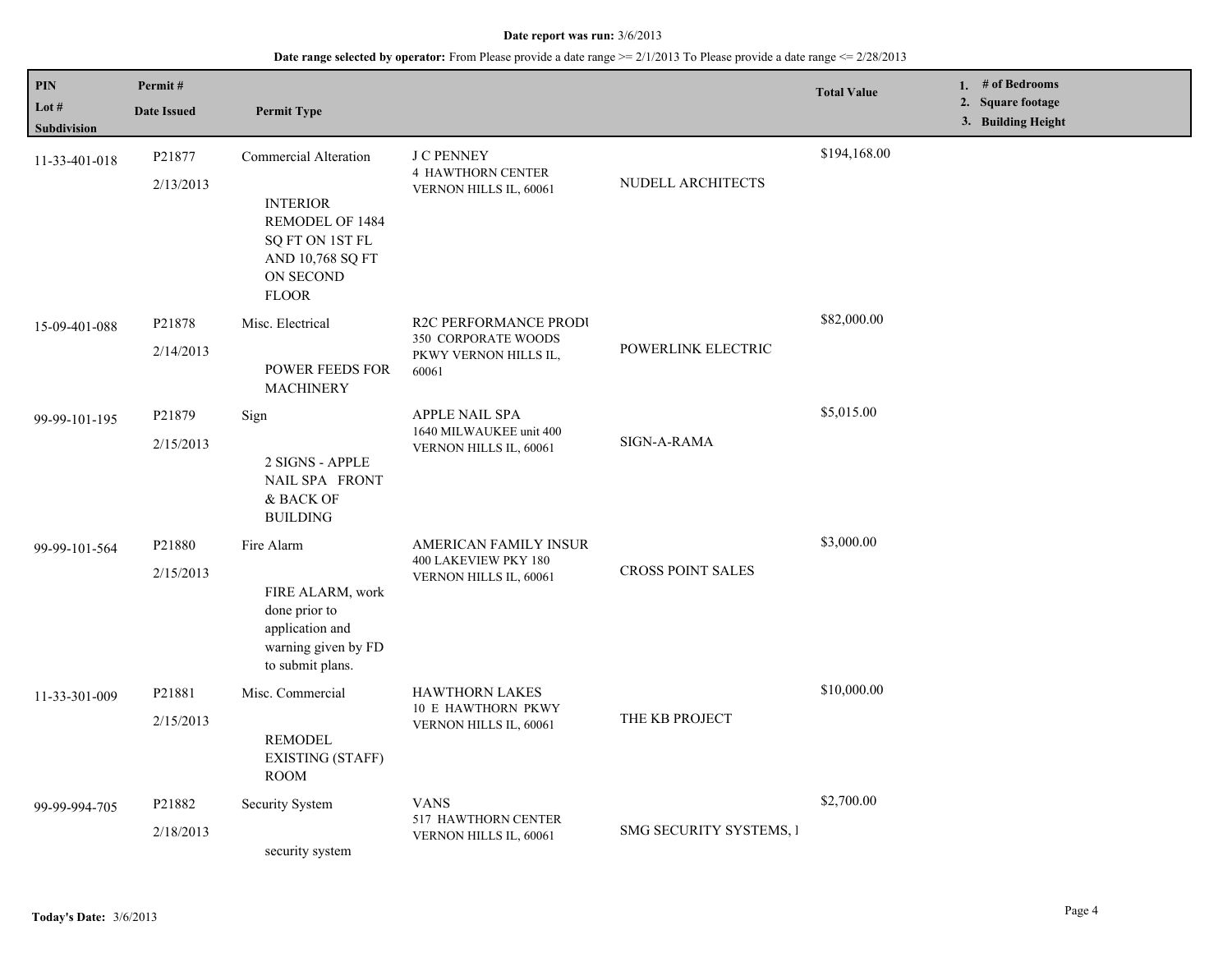| PIN<br>Lot #<br>Subdivision | Permit#<br><b>Date Issued</b> | <b>Permit Type</b>                                                                                          |                                                                                                      |                                       | <b>Total Value</b> | 1. # of Bedrooms<br>2. Square footage<br>3. Building Height |
|-----------------------------|-------------------------------|-------------------------------------------------------------------------------------------------------------|------------------------------------------------------------------------------------------------------|---------------------------------------|--------------------|-------------------------------------------------------------|
| 99-99-992-791               | P21886<br>2/19/2013           | <b>Commercial Alteration</b><br><b>INTERIOR</b><br><b>BUILDOUT:</b><br><b>CALZONE &amp;</b><br>MACARONI CO. | <b>CALZONE &amp; MACARONI CO</b><br>260 HAWTHORN VILLAGE<br><b>COMMONS VERNON HILLS</b><br>IL, 60061 | <b>CALZONE &amp; MACARONI CC</b>      | \$30,000.00        |                                                             |
| 99-00-000-196               | P21887<br>2/19/2013           | Commercial Alteration<br>MIRACLE EAR<br><b>CENTER</b>                                                       | <b>MIRACLE EAR CENTER</b><br>701 N MILWAUKEE AVE<br>124 VERNON HILLS IL, 60061                       | <b>MIRACLE EAR CENTER</b>             | \$25,000.00        |                                                             |
| 99-99-101-558               | P21889<br>2/20/2013           | Voice/Data<br><b>VOICE &amp; DATA</b>                                                                       | OFFICE DEPOT<br>701 N MILWAUKEE AVE 168<br>VERNON HILLS IL, 60061                                    | ADVANCED WIRING SOLUT<br>INC.         | \$877.00           |                                                             |
| 15-04-202-043               | P21890<br>2/21/2013           | Fire Alarm<br>FIRE ALARM: 1ST<br>FLOOR, NORTH<br><b>CORRIDOR</b>                                            | <b>COLLIERS INTERNATIONA</b><br>544 N LAKEVIEW PKY<br>VERNON HILLS IL, 60061                         | DETECTION SYSTEMS &<br><b>SERVICE</b> | \$1,600.00         |                                                             |
| 99-99-992-791               | P21891<br>2/21/2013           | Security System<br><b>SECURITY</b><br><b>SYSTEM</b>                                                         | <b>CALZONE &amp; MACARONI CO</b><br>260 HAWTHORN VILLAGE<br><b>COMMONS VERNON HILLS</b><br>IL, 60061 | ADT SECURITY SERVICES,                | \$200.00           |                                                             |
| 99-99-994-456               | P21893<br>2/22/2013           | Misc. Commercial<br><b>INSTALL POOL</b><br><b>LIFT</b>                                                      | HOTEL INDIGO<br>450 N MILWAUKEE AV<br>VERNON HILLS IL, 60061                                         | HOTEL INDIGO                          | \$4,000.00         |                                                             |
| 99-99-994-705               | P21894<br>2/22/2013           | Fire Alarm<br>FIRE ALARM -<br><b>VANS</b>                                                                   | <b>VANS</b><br>517 HAWTHORN CENTER<br>VERNON HILLS IL, 60061                                         | ESSCOE, LLC                           | \$3,500.00         |                                                             |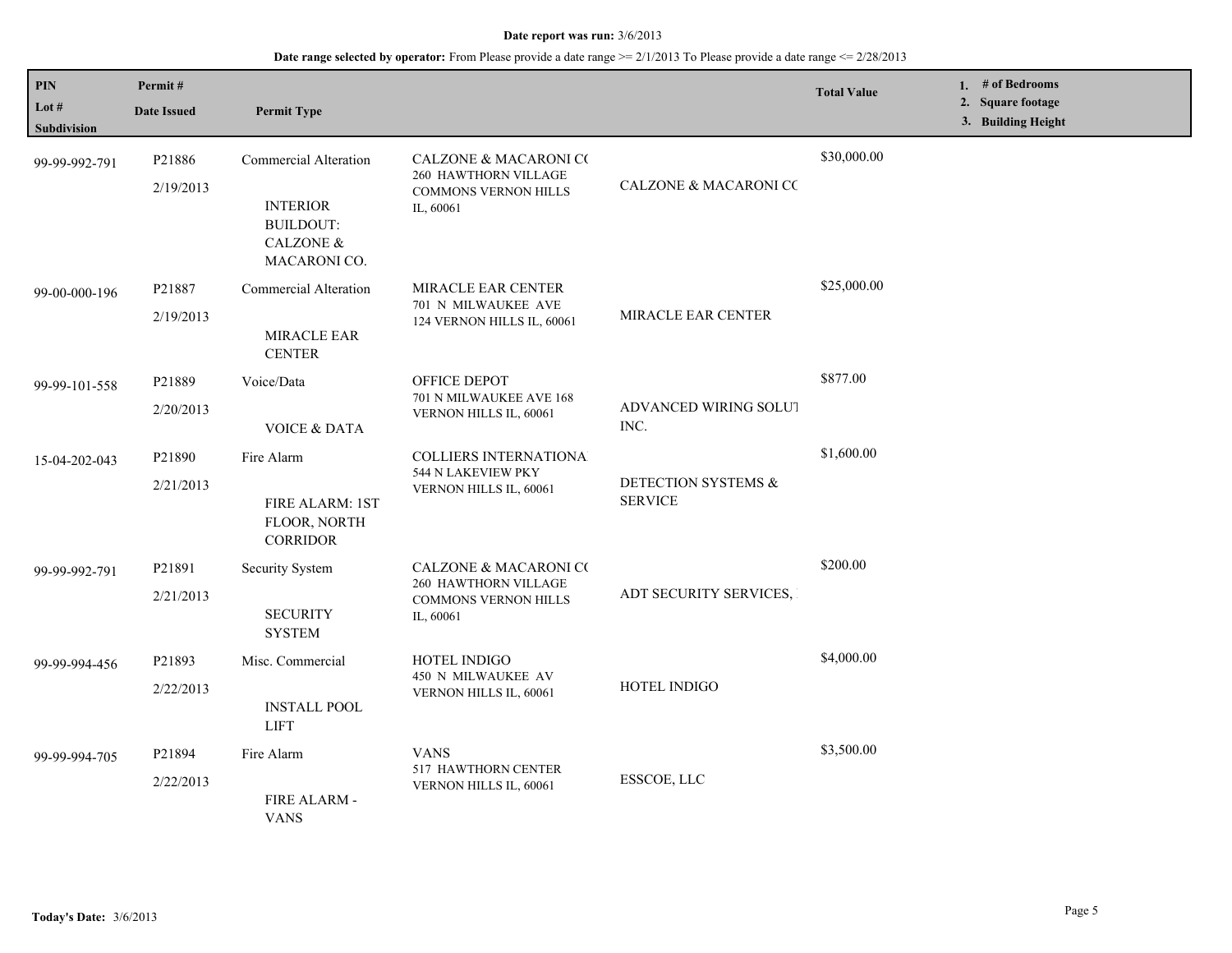| PIN<br>Lot $#$<br><b>Subdivision</b> | Permit#<br><b>Date Issued</b> | <b>Permit Type</b>                                                                           |                                                                                   |                                           | <b>Total Value</b> | 1. # of Bedrooms<br>2. Square footage<br>3. Building Height |
|--------------------------------------|-------------------------------|----------------------------------------------------------------------------------------------|-----------------------------------------------------------------------------------|-------------------------------------------|--------------------|-------------------------------------------------------------|
| 99-99-101-623                        | P21897<br>2/25/2013           | Fire Sprinklers<br>FIRE SPRINKLER                                                            | FOUNDATION FIGHTING BI<br>977 LAKEVIEW suite 140<br>VERNON HILLS IL, 60061        | METROPOLITAN FIRE<br><b>PROTECTION</b>    | \$4,000.00         |                                                             |
| 11-33-401-003                        | P21899<br>2/26/2013           | Voice/Data<br><b>VOICE AND DATA</b><br>FOR JACKSON<br><b>HEWITT TAX</b><br><b>AREA</b>       | <b>SEARS ROEBUCK CO</b><br>2 HAWTHORN CENTER<br>VERNON HILLS IL, 60061            | PINNACLE SERVICES INC.                    | \$2,500.00         |                                                             |
| 99-99-994-705                        | P21900<br>2/26/2013           | Fire Sprinklers<br><b>FIRE SPRINKLER</b>                                                     | <b>VANS</b><br>517 HAWTHORN CENTER<br>VERNON HILLS IL, 60061                      | <b>SHAMROCK FIRE PROTECT</b>              | \$5,000.00         |                                                             |
| 99-00-000-755                        | P21901<br>2/27/2013           | Misc. Commercial<br><b>INSTALL 800 A</b><br>-230KW DIESEL<br><b>GENERATOR</b>                | <b>AKORN</b><br>50 N LAKEVIEW PKY 112<br>VERNON HILLS IL, 60061                   | ARTHUR ROGERS CO.                         | \$11,000.00        |                                                             |
| 99-99-995-488                        | P21902<br>2/27/2013           | Certificate of Occupancy<br><b>NEW</b><br><b>OWERNERSHIP-</b><br>GUGG'S<br><b>RESTAURANT</b> | <b>GUGG'S RESTAURANT</b><br>906 ROUTE 45 VERNON<br><b>HILLS IL, 60061</b>         | PRODUCTS OF DISTINCTION                   |                    |                                                             |
| 99-99-101-624                        | P21903<br>2/28/2013           | Fire Alarm<br><b>FIRE ALARM</b>                                                              | NORTH SHORE SPORTS AC.<br>400 CORPORATE WOODS suite<br>200 VERNON HILLS IL, 60061 | FOX VALLEY FIRE AND SAI<br><b>COMPANY</b> | \$3,385.00         |                                                             |
| 99-99-101-059                        | P21904<br>2/28/2013           | Certificate of Occupancy<br>CO: NUMBER 1<br><b>MASSAGES</b>                                  | <b>NUMBER 1 MASSAGES</b><br>1035 HAWTHORN CENTER<br>VERNON HILLS IL, 60061        |                                           |                    |                                                             |